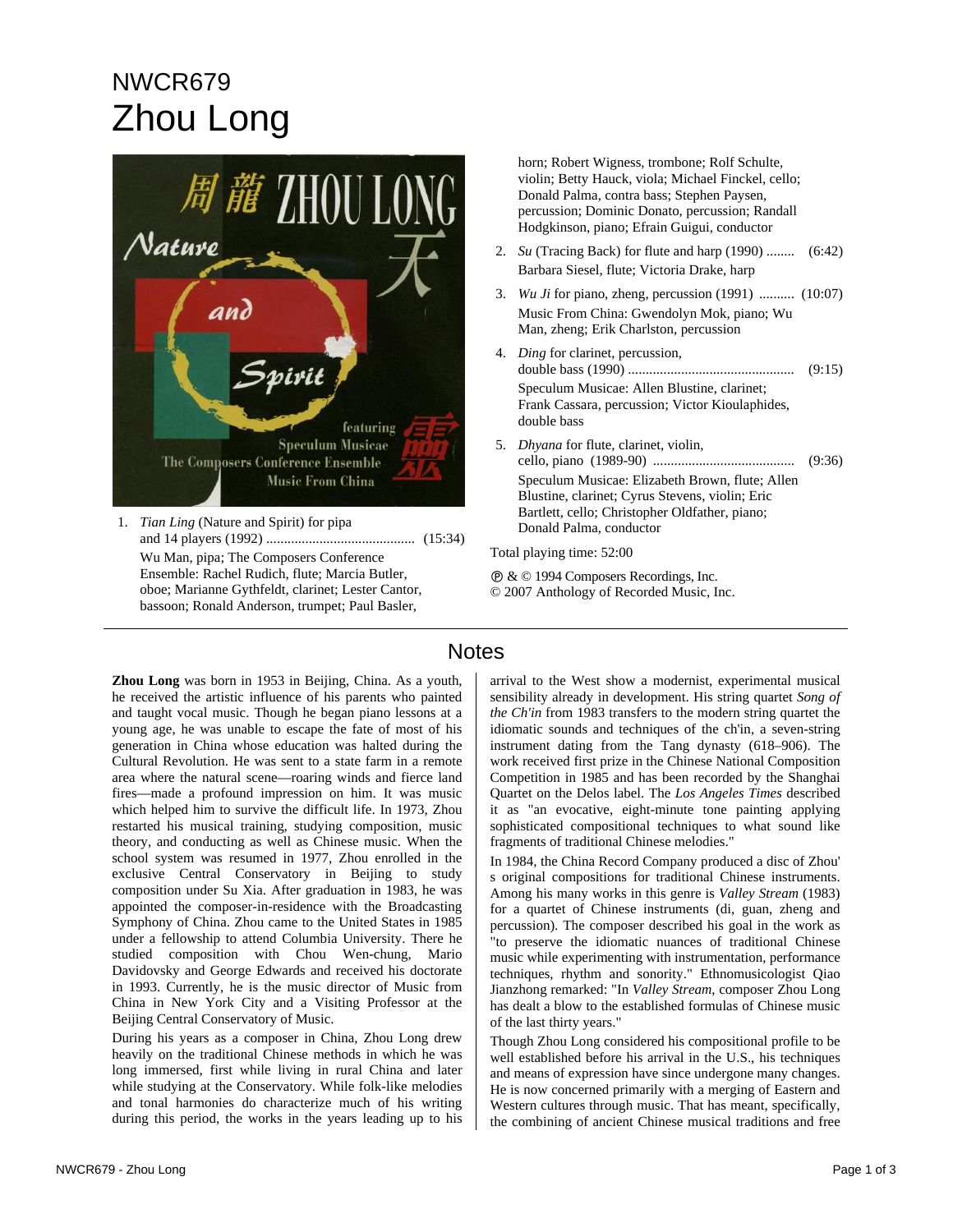atonal composition into a coherent and personal statement. Zhou has compared his integration of Western musical theory into his essentially Chinese compositions to the accretion of Buddhist principals into Chinese culture during the Tang dynasty. Buddhist thought itself has been a direct influence in a number of his works including *Wu Ji, Ding* and *Dhyana*.

As displayed in the works on this disc, which all date from the last five years, Zhou Long draws on the entire spectrum of his Chinese heritage, including folk traditions and philosophical and spiritual ideals, as well as musical instruments and gestures. Throughout, there are musical traits directly reminiscent of China: sensitive melodies, expressive glissandi in various solo statements, and, in particular, an undercurrent of tranquility and meditation.

Zhou Long has received much recognition for his work including fellowships from the Guggenheim Foundation, the Rockefeller Foundation and the National Endowment for the Arts. He has received commissions from the Koussevitzky Foundation, the Fromm Foundation and the New York State Council on the Arts as well as a Meet The Composer Consortium Commission for the Shanghai, Chester and Ciompi String quartets, and a Meet The Composer's Composer/Choreographer Commission for a collaboration with Chen and Dancers. His works have been performed and recorded by the Central Philharmonic of China, the Los Angeles Philharmonic Orchestra, the Sacramento and Virginia symphonies, the Women's Philharmonic, the Russian Philharmonic, Kronos Quartet, New York's New Music Consort, the Pittsburgh New Music Ensemble, and soprano Rao Lan with the Deutsche Kammerphilharmonie, among others. Zhou Long has been a guest composer at the Pacific Music Festival in Japan, the Ravinia Festival, and the Holland Festival, among other festivals and residencies. In 1991, he was elected "Famous Chinese Musician of the Year" by the *Chinese Musical Chronicle*.

## —*Joseph R. Dalton*

*Please note that in the Chinese tradition, Zhou Long's family name is ZHOU, and his personal name is Long. Thus, he can be properly referred to as Zhou Long, Mr. Zhou, or Zhou, but not as Mr. Long, or Long.* 

The age-old tradition of Chinese instrumental music has bequeathed us immortal classical music and folk arts with rich taste and spirit. The question facing composers, such as myself, who are devoted to the creation of new Chinese music, then, is how to carry on and enhance this splendid heritage.

For every generation, traditional culture is something already formed. What is crucial is how to rediscover and comprehend it more fully. In this process of understanding and discovery, culture will become a living tradition, maintaining its long historical continuity. While this continuity undeniably impacts on the creativity of a given period, artists of one culture or tradition can also choose to absorb and extract the essence of various other cultures in the service of a lasting tradition. Such has been my goal in the pieces recorded here—to bring Western music theory concepts into my music which is always the result of my Chinese heritage.

*Tian Ling* (Nature and Spirit) for pipa and fourteen players was commissioned and premiered by the Pittsburgh New Music Ensemble and the virtuoso pipa soloist Wu Man on the occasion of Music Lives!, the 1992 Pittsburgh International Music Festival, and won the First Prize of Barlow International Competition in 1994. The idea of this piece is based on ancient Chinese thought—the solo Chinese lute pipa represents the spirit, while the ensemble represents nature. At times the interaction of the soloist and the ensemble resembles that in a traditional Western concerto.

*Su* (Tracing Back) was first written in 1984 as a duet for flute and guqin (a seven-string Chinese instrument similar to the zither) at the request of the guqin master Wu Wenguang and the Chinese Qin Society. This version for flute and harp dates from 1990. The work directly incorporates musical features of the oldest extant piece of guqin music, "Youlan" (Orchid).

The title *Wu Ji* is extracted from ancient Chinese philosophy. In Chinese "Wu" means 'nothing' or "the lack of...", and "Ji" means "polarity" or "the extremity." Literally "Wu Ji" means "the lack of polarities" or, more appropriately, "beyond the extremity." The word "extremity" here refers to "the infinity" which is beyond time and space, its presence preceding that of anything in the universe. The music itself consists of many variations ranging over a wide field on the piano with sound effects on percussion and plucking instrument (the zheng). *Wu Ji* was completed at Yaddo during the Fall of 1991, and is dedicated with gratitude to the legacy of Kristina Trask.

The meaning of the Chinese word "ding" (in Sanskrit, "samadhi") is the perfect absorption of thought into the one object of meditation. In order to transmit the great thought of Buddhist feeling and artistic conception into a piece of music, I chose an abstract, improvisation-like style in slow speed. The basic materials of *Ding* include a twelve-tone row and a tonal melody. Three kinds of instruments—blown (clarinet), struck (percussion) and bowed (double bass)—are used in full range, from very high to very low. In addition, each of the instrumentalists is called on to play microtonal grace notes in order to imitate the acoustic effect of Oriental traditional instruments. *Ding* was awarded the first prize of the International Ensemble Composition Competition in Monchengladbach, Germany in 1990, and is dedicated to professor Mario Davidovsky.

*Dhyana* derives its inspiration from the "cultivation of thought" in Buddhism and the process of gathering scattered ideas and focusing them to arrive at enlightenment. I designed the music based on the concept of "knowing with clear mind," of coming from existence into nothingness. To express the transformation from the mundane, to the serene and finally to purity, the musical structure goes from complex to simple in pitch, from dense to relaxed in rhythm, from tight to open in range, from colorful to monotonous in timbre, from foreground to background in space of sonority. I bring the distinguishing features of each instrument into full play in homage to ancient Chinese instruments and musical gestures. For instance, the Chinese sounds of bells, chimes, and gongs and the harmonics of the guqin (a Chinese long zither), are recreated by playing inside of the piano; the sound of temple blocks and the various sonorities of the guqin are re-created in the violin and cello; and the reciting style of the vertical Chinese bamboo flute is translated into glissandos and microtones in the flute and clarinet. *Dhyana* was composed in 1989 and completed in March of 1990. The composition, which won the Fifth International Composition Competition in d'Avray City, France on February 4, 1991 and the Dr. Rapaport Prize at Columbia University, is dedicated to professor Chou Wen-chung.

—*Zhou Long*